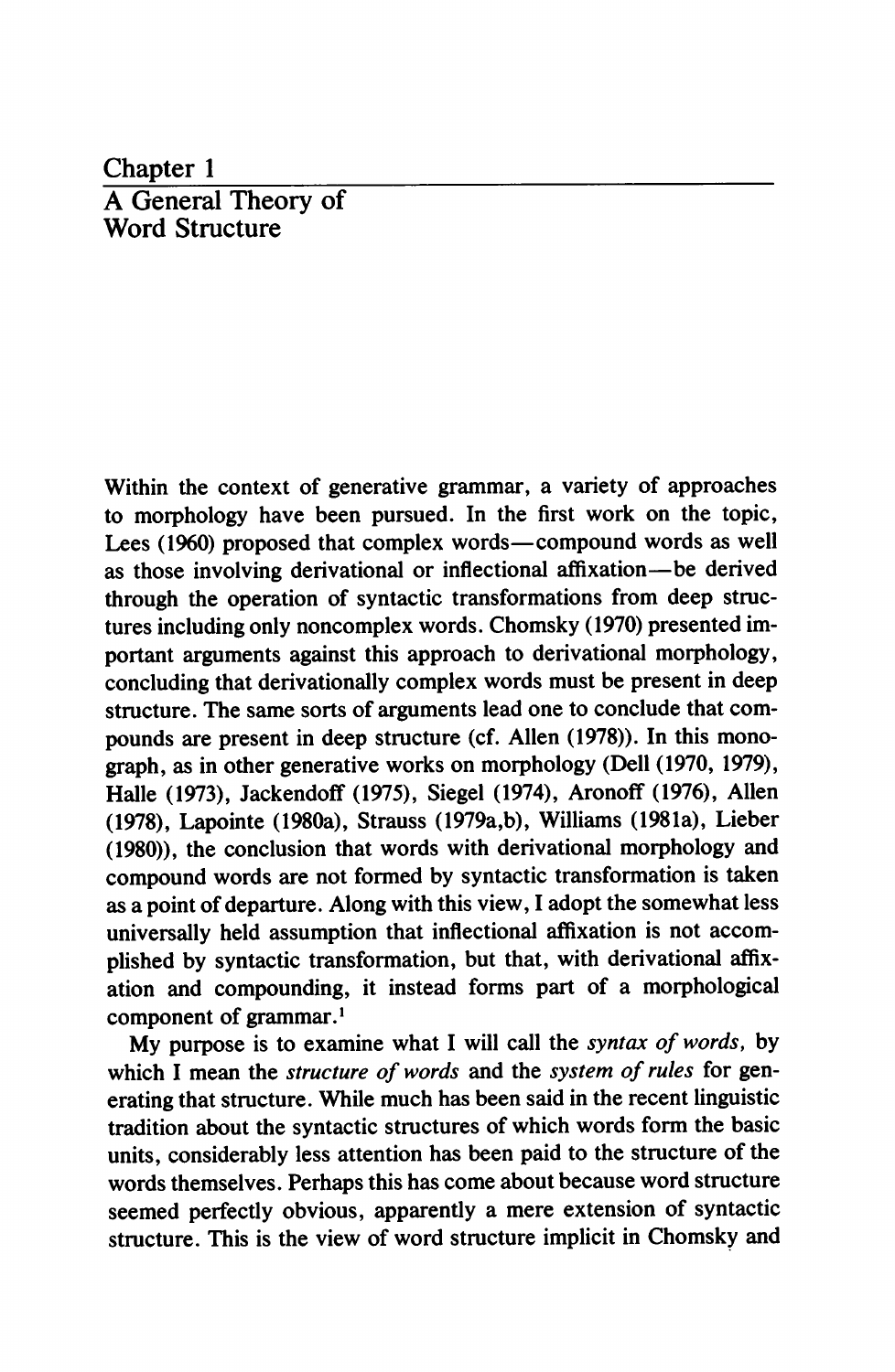Halle (1968; hereafter SPE), for example, and one that is adopted in most subsequent works. However, it is an error to view word structure as merely the "lower" portion of a syntactic representation that is entirely homogeneous in character. It can be argued that, aside from the category Word itself, the categories involved in word structure are distinct from those of syntactic structure and, moreover, that the two types of structure combine these categories in significantly different ways. It in fact seems possible to construe word structure as an autonomous system. In my view, the category Word lies at the interface in syntactic representation of two varieties of structure , which must be defined by two discrete sets of principles in the grammar.<sup>2</sup> Yet I will argue that word structure has the same general formal properties as syntactic structure and, moreover, that it is generated by the same sort of rule system.<sup>3</sup>

In order to underline this fundamental similarity , I will often employ the terms  $W$ -syntax and  $W$ -syntactic rather than the terms morphology and *morphological* in speaking of the structure of words. The terms syntax and syntactic will be reserved for their normal usage, though it may be convenient from time to time, for reasons of contrast, to employ the terms S-syntax and S-syntactic instead.<sup>4</sup>

First. I will argue that, just as it is the appropriate formal device for generating syntactic structures , a context -free grammar is appropriate for characterizing the notion "possible word structure of L." Second, I will show that certain fundamental notions of the so-called  $\overline{X}$  theory of phrase structure (i.e., S-structure) can be profitably extended to the theory of W-structure.<sup>5</sup> As for the question of whether transformations have a role to play in the grammar of words (mapping one W-structure into another), I consider it open. The phenomena I will be examining give no support to the notion that transformations form part of the W-syntactic component of grammar.

A caveat may be in order here. It should be understood that my arguments concerning the formal properties of word structure and word structure rules are founded in large part on the W-syntax of English and related languages. It is enough to consider the Semitic system of derivational morphology, for example, to understand that a context-free grammar such as that of English is but one of perhaps a variety of types made available by universal grammar. McCarthy (1979, 1981) has shown that the characterization of the derived verb forms in Semitic requires a simultaneous "three-dimensional" representation of morphemes. The segments of a morpheme on one "tier" (e.g., the con-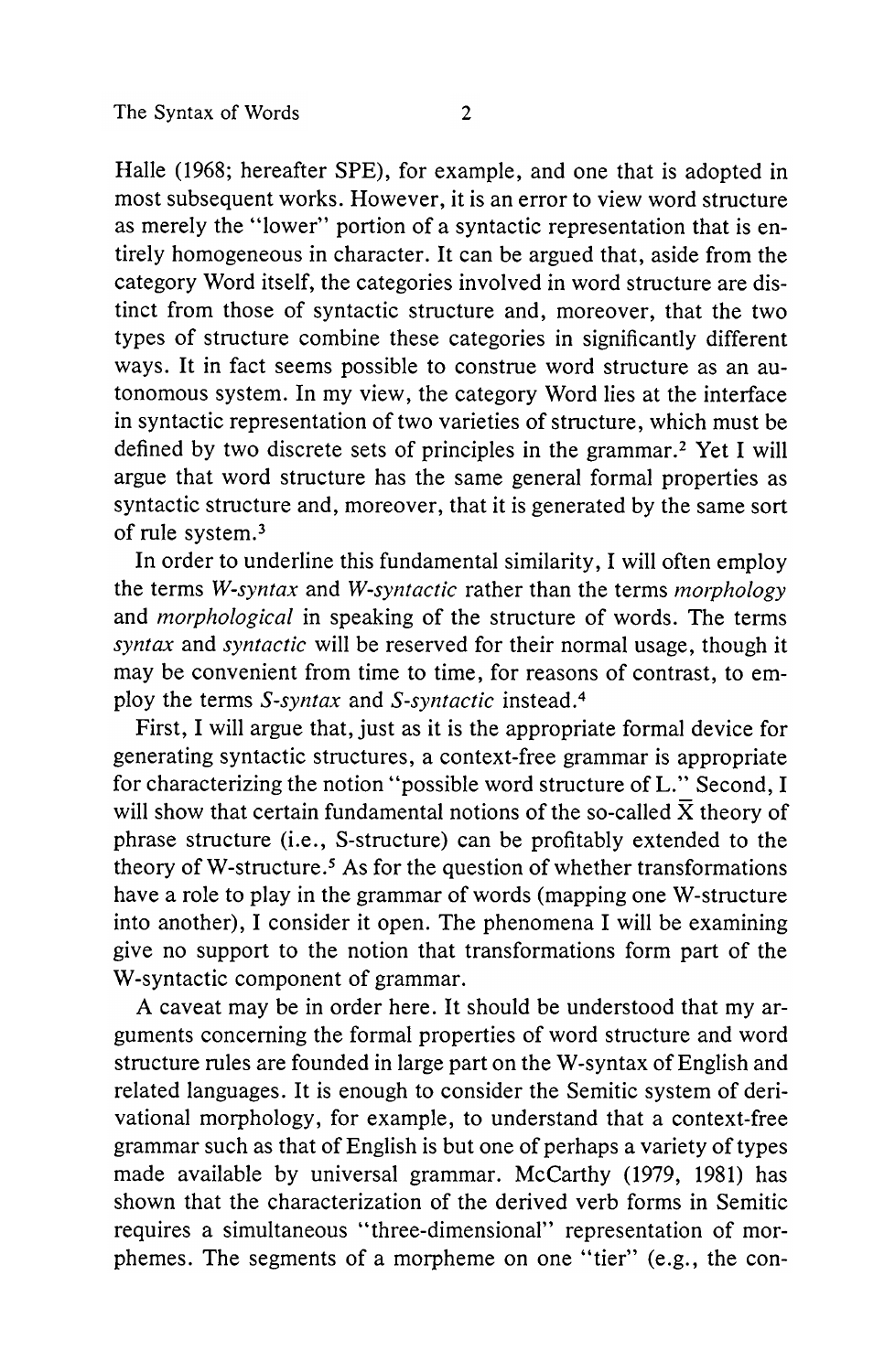### A General Theory of Word Structure 3

sonants of the verb root) are intercalated with the segments of a morpheme on another (e.g., the "vocalization") by means of their common association with a template, which is a morpheme on a third common association with a template , which is a morphism on a third is a morphism on a third is a morphism on a third is a third in  $\mathcal{L}$ tier. Semitie derived verb forms thus have no immediate constituents structure. Semitic words also include affixation of the more conventional sort, which can be described in the same way as affixation in other languages. The W-syntax of the Semitic languages, then, includes two components, only one of which is of the sort I am attempting to two components , only one of the sort I am attenuate  $\mathbf{r}$  and  $\mathbf{r}$ characterize here: It therefore seems that the context  $\omega$ theory of word structure I will be defending here forms part of a typology of word structure systems . The substantive claim that I am making is that English word structure can be properly characterized solely in terms of a context-free grammar.

## 1.1. A Context-Free Grammar for Words

As a context-free constituent structure grammar, word structure rules assign a labeled tree (a structural description) to every word of the assign a labeled tree (  $\sim$  structural description ) to every word of the theorem (  $\mathcal{L}$  . This sort of  $\mathcal{L}$ spectrum of  $\mathcal{L}$  . The condition of  $\mathcal{L}$  of  $\mathcal{L}$  internal internal internal internal internal internal internal internal internal internal internal internal internal internal internal internal internal interna constituent structure, the constituents of which may be assigned to  $\mathcal{L}$  categories . A context - free rewriting system also allows for the system algorithm also allows for the system algorithm algorithm algorithm algorithm algorithm algorithm algorithm algorithm algorithm algorithm a recursiveness or self embedding  $\epsilon$  - embedding  $\epsilon$ it embodies the claim, a correct one, that there is no principled upper bound on the length of words.

Part of the interest of the claim that English word structures (involving both compounding and affixation) are generated by, and only by, a context-free rewriting system is its controversiality in the current context. Roeper and Siegel (1978), for example, have proposed that a set of what they call "lexical transformations" are operative in the generation of verbal compounds. This transformational analysis will be rejected in of verbal compounds . This transformational analysis will be rejected in favor of a rewriting rule account  $\mathbb{R}^2$ of affixation such as those proposed by Allen (1978) or Lieber (1980) have been based on word formation rules which could possibly be viewed as rules of a categorial grammar . A categorial grammar is at best a notational variant of a context-free rewriting grammar. In what follows , I have chosen to couch the formal theory of word formation in the most familiar terms of the latter sort of model , and leave it to others to argue that it should be done otherwise .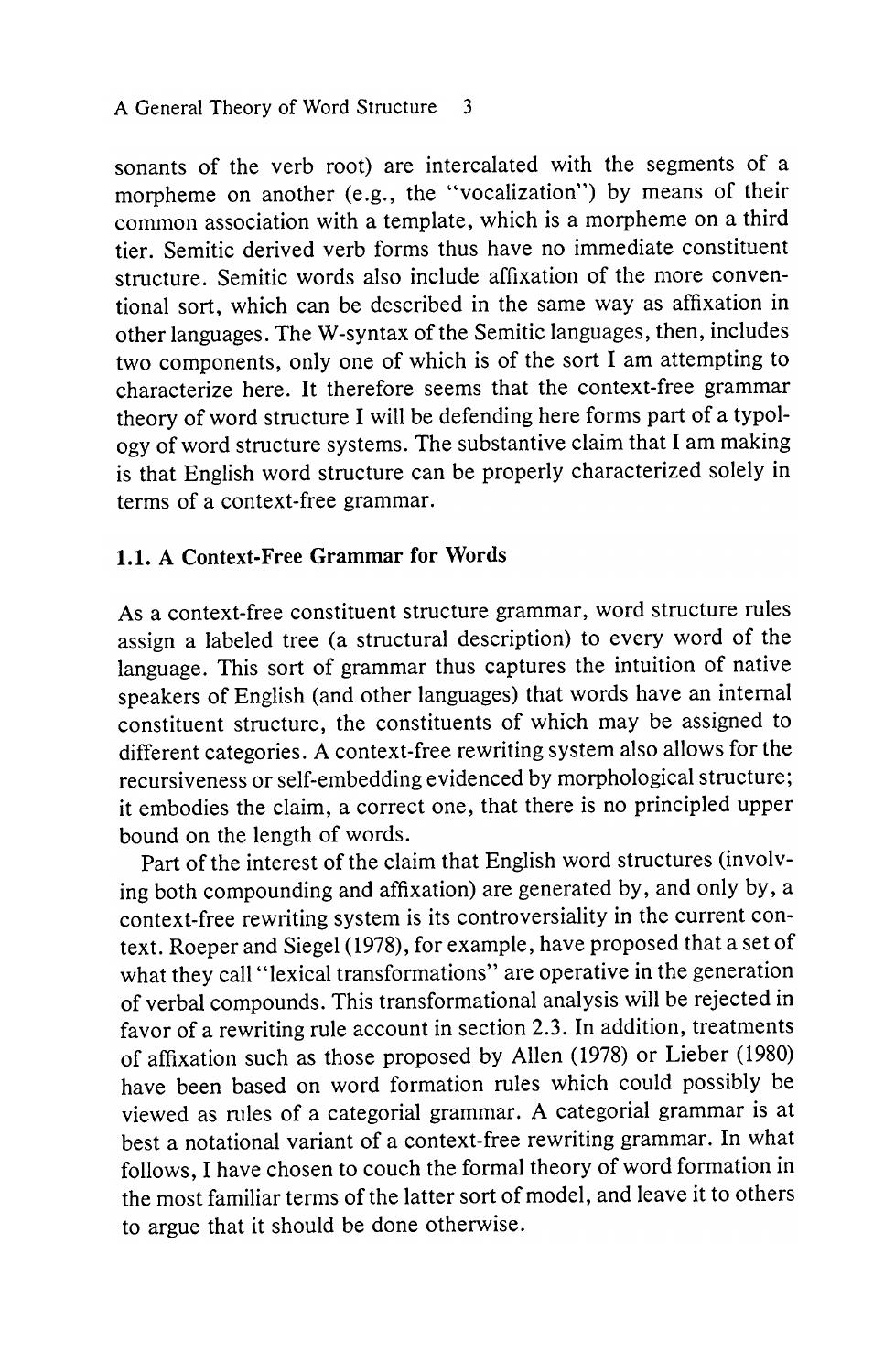A context -free rewriting system by itself is capable of generating all of the words of a language, but only at a certain cost. Members of a certain class of morphemes, the affixes, display idiosyncratic distributional properties. The suffix  $-ity$ , for example, attaches only to an adjective and with it forms a noun: *obesity* =  $_{N_{A}}$ [obese]<sub>A</sub> -ity]<sub>N</sub>. The suffix  $-ify$ , on the other hand, always constitutes a verb along with a sister adjective or noun:  $codify = v[x[code]_N - ify]_V$ ,  $purity = v[x[pure]_A - ify]_V$ . The most obvious way of capturing these distributional peculiarities within a context -free rewriting system is to introduce each affix directly by a rule specific to it, as in  $(1.1)$ , which means, in effect, positing a separate rule for every affix of the language:

 $(1.1)$  N  $\rightarrow$  A ity  $V \rightarrow N$  ify  $V \rightarrow A$  ify

(Such a rule system would also involve rules rewriting the preterminal categories N, A, V with elements of the terminal vocabulary; e.g.,  $N \rightarrow code$ , object, boy, etc.,  $A \rightarrow pure$ , nice, etc.) This treatment of affixes is inadequate, as we will see in section 3.4, because it fails to assign affixes a categorial status and to capture generalizations about possible word structures in a direct way .6

The alternative to this purely context-free generation of word structure that I will defend here is not subject to these same objections. It involves a "mixed" theory of morphology analogous to the Aspects model of the syntactic base component . The morphological component is seen as consisting of a set of context-free rewriting rules (the word structure rules), which (like the phrase structure rules of the Aspects model) do not introduce elements of the terminal string; a list of lexical items, including affixes and other bound forms (the extended dictionary); and a (morpho)lexical insertion transformation. The word structure rules are roughly of the form  $(1.2)$  or  $(1.3)$ . (The term Af is a temporary expedient.)

| $(1.2)$ a. P $\rightarrow \varphi$ Q Af $\Psi$ | $(1.3)$ a. P $\rightarrow \Delta$ |
|------------------------------------------------|-----------------------------------|
| b. $P \rightarrow \varphi$ Af Q $\Psi$         | b. Q $\rightarrow \Delta$         |
| c. $P \rightarrow \varphi Q R \Psi$            | c. R $\rightarrow \Delta$         |

where P, Q, R stand for individual category symbols,  $\varphi$  and  $\Psi$  are variables over category symbols (including Af), and  $\Delta$ is the "dummy" symbol (cf. Chomsky (1965))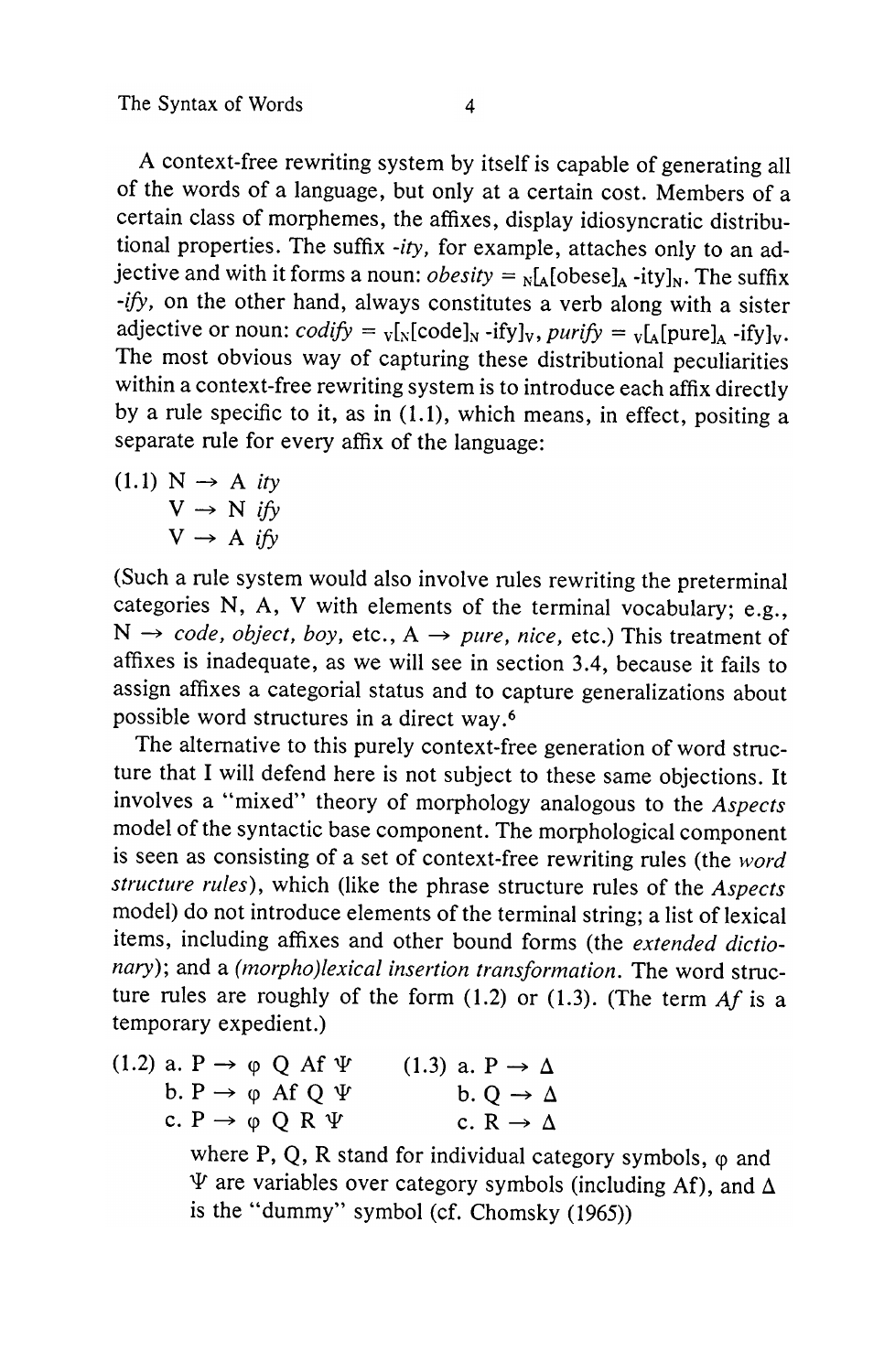Such a rule system generates labeled trees with terminal strings consisting of dummy elements.

The extended dictionary lists all of the lexical items of the language, including the affixes. The (morpho)lexical insertion transformation completes the structures generated by the rewriting rules by inserting items from the dictionary , subject to the (lexically specified) conditions that the particular items may impose. Among these restricting conditions are the category of the item itself (which must be nondistinct from that of the preterminal category dominating the  $\Delta$  for which the item substitutes) and its subcategorization frame (the sister category of the item in word structure must be nondistinct from that specified in an item's subcategorization frame).

On this theory , the idiosyncratic properties of an affix are listed as part of its lexical entry. These properties of the affix include:

(1.4) a. Its category (involving a specification of its type (the level  $Af$ ) and of its categorial features, syntactic and diacritic);

b. Its subcategorization frame (involving a specification of the category to which the affix may be sister in morphological structure);

c. Its meaning (usually a characterization of what sort of function it is; cf. section 2.3);

d. Its phonological representation (minimally , a distinctive feature matrix), as well as a list of its other idiosyncratic phonological properties.

The first two specifications govern the distribution of the affix in morphological structure: an affix morpheme and its dominating category  $\alpha$ substitute for a particular affix category  $\beta$  of a tree generated by the word structure rules on condition (i) that  $\alpha$  be nondistinct from  $\beta$  and (ii) that the sister of  $\beta$  in that tree satisfy the lexical subcategorization form of the affix morpheme in question. The treatment of affixes here is entirely analogous to the *Aspects* treatment of verbs and their distribution in S-syntactic structure.

This, then, is the model that I propose for the rule system generating word structure. It embodies the claim that morphological structures are labeled trees with possible self-embedding. It also embodies the claim that affixes belong to a morphological category. However, this model implies nothing more specific about the nature of morphological struc-. Any further specification of the general properties of morphologi-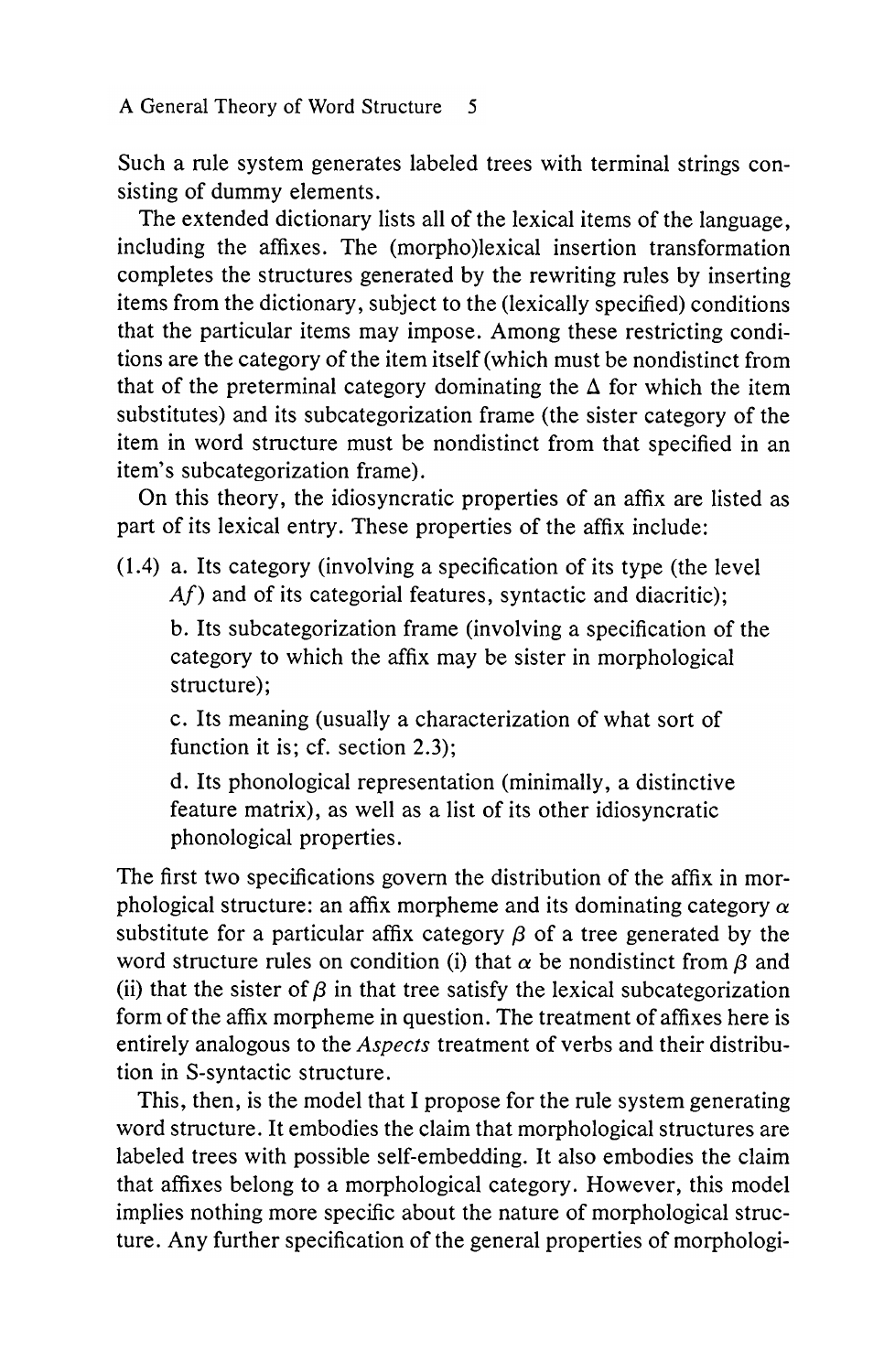cal structure involves, first, a theory of the categories of morphological structure and, second, a theory of the possible relations between categories in morphological structure.

# 1.2.  $\bar{X}$  Theory in Word Syntax

Beyond the assertion that the rule system appropriate to generating word structure is a context-free grammar, there is another claim: that certain notions of  $\overline{X}$  theory, a theory of S-structure (cf. Chomsky (1970), Bresnan (1976), Jackendoff (1977)), are required for an insightful characterization of W-structure. We must isolate two basic ideas of  $\overline{X}$  theory. The first is that, formally speaking, a syntactic category is a pair  $(n, \{F_i, F_j, ...\})$  consisting of a category type or level specification n (the number of "bars" of the category) and a feature specification  ${F_i}$ ,  $F_j, \ldots$ , where  $F_i$  is a syntactic or morphological feature. I will call the feature specification the category *name*. Thus, in  $\overline{X}$  theory, the symbol  $X$  (or Y, Z, etc.) is a variable standing for the set of category names Adjective (A), Noun (N), Verb (V), Preposition (P), etc., and the superscript integer (or, equivalently, the number of "bars") defines the level or type of category . The syntactic word is a category of type zero (it is the "lowest" category of syntactic structure). Words of the category Noun, Adjective, Verb, etc., will thus have the category symbol  $N^0$ ,  $A^0$ ,  $V^0$ , respectively (or, more simply, N, A, V). The class of words itself is designated by the symbol X or  $X^0$  (or some other upper-case letter). Categories of level  $X^1$  and higher are phrases.  $X^1$ , for example, is the category level which dominates the head X and its complements, such as a verb and its direct object (e.g.,  $_{V}$ [ $_{V}$ [devoured]<sub>V</sub> [the sandwich]]<sub>V'</sub>) or a noun and its prepositional complement (e.g.,  $N^{1}$ [n][facts]<sub>N</sub> [[about] [the case]] $\vert N_1 \rangle$ .

The second basic idea of  $\bar{X}$  theory, intimately related to the first, is that the phrase structures of language conform to certain restrictive patterns, the characterization of which requires the  $\bar{X}$  theory of categories. Specifically, the hypothesis, first put forward by Chomsky ( 1970), is that phrase structure rules conform in general to a schema such as  $(1.5)$ :

 $(1.5)$   $X^n \rightarrow \dots X^{n-1}$  ...

That is, every syntactic category dominates a category bearing the same name, but one level down in the  $\overline{X}$  hierarchy. This amounts to the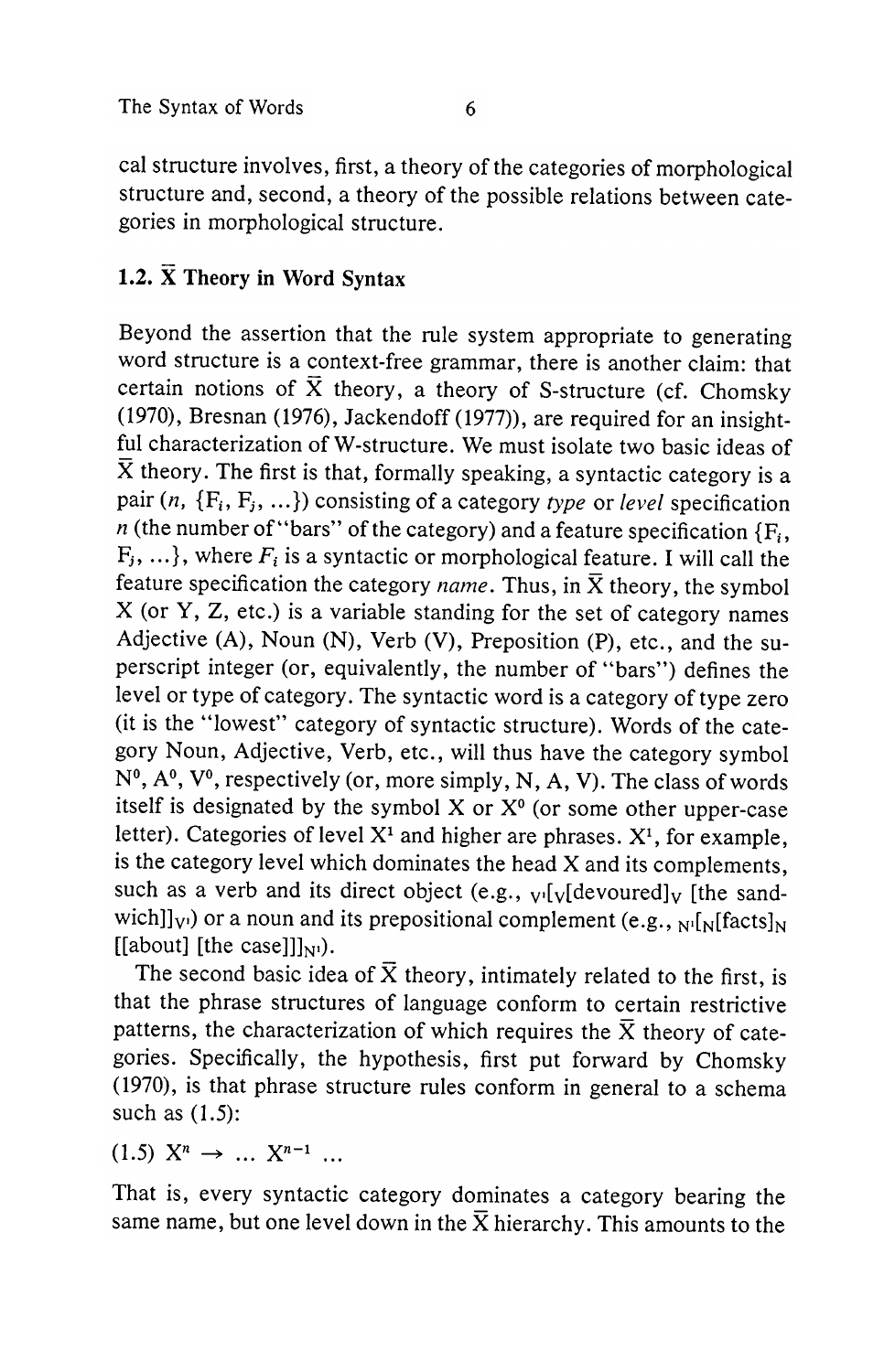claim that all S-structures have a head.<sup>7</sup> In what follows, I will extend these two basic ideas to the area of W-syntax.

I will defend the claim that W-syntactic (i.e., morphological) cateare entities that are formally identical in character to syntactic categories, which is to say that each morphological category is, formally speaking, a pair  $(n, {F_i, F_i, \ldots})$ . Note that it is already necessary to view some morphological categories as identical to syntactic cate-, for the rules of the W-syntax in fact share a set of categories with rules of the syntax—the word-level categories Noun, Verb, Adjective, etc. My hypothesis is simply that all W-syntactic categories, be they of the type Word or "lower" than Word, are in the  $\overline{X}$  hierarchy. (It also makes available the possibility that word structure rules may be formulated in terms of these different types .) In principle , it could turn out that Word and only Word is the (recursive) category type at play in language. As we will see, however, a theory permitting only this type is not sufficiently differentiated to allow for the expression of a fair array of linguistic generalizations in various languages, while a limited extension of the theory of morphological category types does provide a means of expressing them. A case can be made, for example, for the existence of a type  $X^{stem}$  (where  $Stem$  is simply a convenient term for the type  $X^{-1}$  that is one down in the  $\overline{X}$  hierarchy from Word (=  $X^0$ ) and for seeing Stem as a recursive category type . A case can also be made for a yet lower (recursive) category level  $X^{root}$  (or  $X^{-2}$ ) contained within Stem.<sup>8</sup> The category  $X<sup>af</sup>$  (for *Affix*) is also required, though its position in the system is somewhat special, in that it is not ordered within this hierarchy (it cannot be assigned an integer) and is to all appearances preterminal. (See section 3.4.)

The features which play a role in word syntax (i.e., form part of W-syntactic categories) can be assigned to two classes: (i) the *syntactic category features* [ $\pm$ Noun], [ $\pm$ Verb], etc., which represent the distinctions among Noun, Verb, Adjective, Preposition, Adverb, etc. (cf. Chomsky (1970), Jackendoff (1977)<sup>9</sup>), and (ii) all of the others, which will be termed *diacritic features*. The diacritic features include those relevant to the particulars of inflectional and derivational morphology . The inflectional features might include, for example, conjugation or declension class markers, features for tense (e.g.,  $[\pm$ past)), gender (e.g.,  $[ \pm$ feminine]), person, number, and so on. The derivational features may include ones such as  $[\pm]$ latinate] (cf. Aronoff (1976), Williams (1981a)) and  $[$   $\pm$  learned] (cf. Dell and Selkirk (1978)). The terms *inflec*tional and derivational are meant only to provide a loose classification,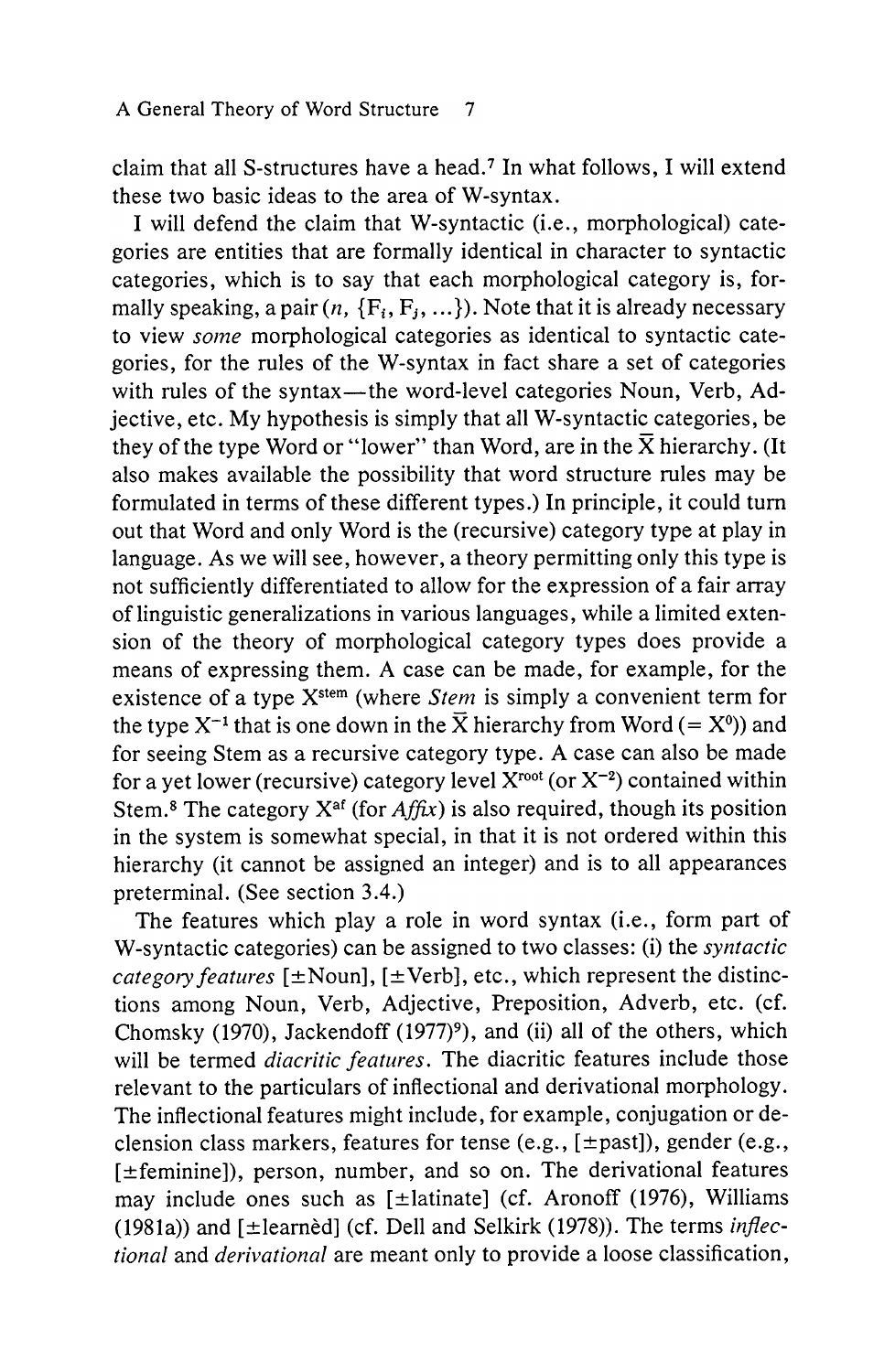for the systems of derivational and inflectional morphology are not strictly disjoint. An inflectionally marked element, for example, may serve as the base for derivational processes (cf. Lieber (1980)). Below we will see evidence that the categories of word structure, both preterminal and "higher" in the tree, must be specified in terms of fea-, both diacritic and syntactic. Of particular importance is the claim that such features are associated with affixes, for this amounts to the claim that affixes have a categorial status.

There seem to be severe limitations on the possible relations between the type of dominating category and the types of categories it domi-. First, major constituents of the syntax do not appear within morphological structures generated by the word structure rules. Nouns such as ne'er-do-well, speak-easy, will-o'-the-wisp, with apparently syntactic structure, are exceptions and are not representative of general processes of word formation. As for the constituents of compound words which display an apparently syntactic phrasal structure. such as the left-hand constituent of  $N[N_A(A)$   $\text{Merician}_{A}$   $\text{w}[h]$   $\text{http://www.lw}$  $N[teacher]_N$ ]<sub>N</sub>, they can be viewed as mere compounds. (There is independent motivation for such a compound structure, as shown below.) Second, a morphological category of a higher level does not seem to appear in structures where it is dominated by a category of a lower level. For example, it does not seem possible to introduce a Word below the level of Root. These observations suggest that word structure rules, unlike phrase structure rules, are required by universal grammar to be of the form (1.6):

(1.6)  $X^n \rightarrow \varphi Y^m \Psi$ where  $0 \ge n \ge m$ 

In other words, a category may not be rewritten in terms of another category (or categories) higher than itself in the  $\overline{X}$  hierarchy. In what follows , this interestingly restrictive hypothesis concerning the relation of category types in word structure will be assumed.<sup>10</sup>

It is in particular this (putative) characteristic of word syntax—that it is organized into levels (in the sense that a category lower in the hierarchy cannot dominate a higher one)—which distinguishes it from the syntax of sentences. Indeed, in  $\bar{X}$  syntax, it is assumed that any nonhead category introduced on the right side of the arrow in a phrase structure rule is necessarily the maximal projection of the category (that is, the one having the highest possible level or type specification),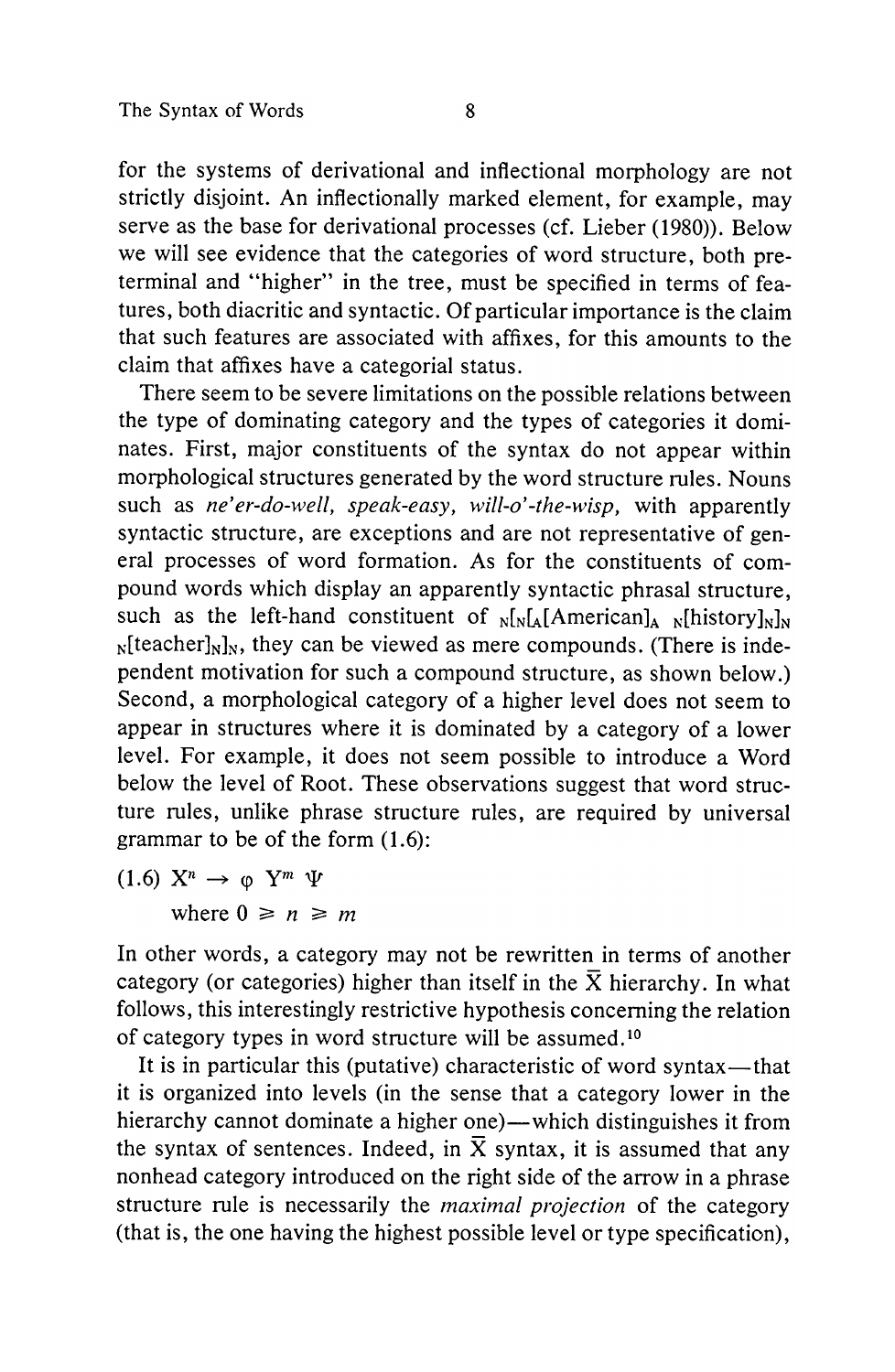so that rewriting rules are of the following form (see, for example, Emonds (1976, chapter 1)):

(1.7) 
$$
X^n \rightarrow \dots Z^m \dots X^{n-1} \dots
$$
 or  $X^n \rightarrow \dots X^{n-1} \dots Y^m \dots$   
where *m* is maximal

Should the claim about "level-ordering" in word syntax in fact hold up, then, it would provide important evidence that the systems of word syntax and phrase syntax are truly distinct.

The possible relations between the feature specifications of categories in word structure would also seem to be governed by general principles. For example, like syntactic structures, word structures tend to be "headed" (Williams (1981a)). That is, a W-syntactic constituent  $X<sup>n</sup>$  with a particular complex of category features will contain a constituent  $X<sup>m</sup>$ , its head, which also bears those features. Word structure rules thus apparently conform (in general) to the format  $(1.8)$ , which is to be read as stipulating that each constituent contain a head .

(1.8)  $X^n \rightarrow \varphi X^m \Psi$ 

where X is a variable standing for a complex of categorial features, both syntactic and diacritic

Taken together,  $(1.6)$  and  $(1.8)$  amount to the claim that the contextfree rewriting rules of any grammar employing such a system conform to the format (1.9) or, put another way, that such a system is capable of generating the word structures of such languages :

(1.9)  $X^n \rightarrow \varphi X^m Y^p \Psi$  $X^n \rightarrow \varphi Y^p X^m Y$ where  $0 \ge n \ge m, p$ 

Of course, this format underdetermines the range of possible morphological structures in a language . One purpose of the following chapters is to show the need for particular statements in grammars concerning which specific categories have what composition in terms of other specific categories. We will see that any given language has a (particular) grammar of word structure (just as it has a particular grammar of phrase structure), one which nonetheless conforms to certain quite general principles governing possible word structures in language . We will see that these particular word structure rules mention all aspects of W-syntactic categories: syntactic features, diacritic features, and category types.<sup>11</sup>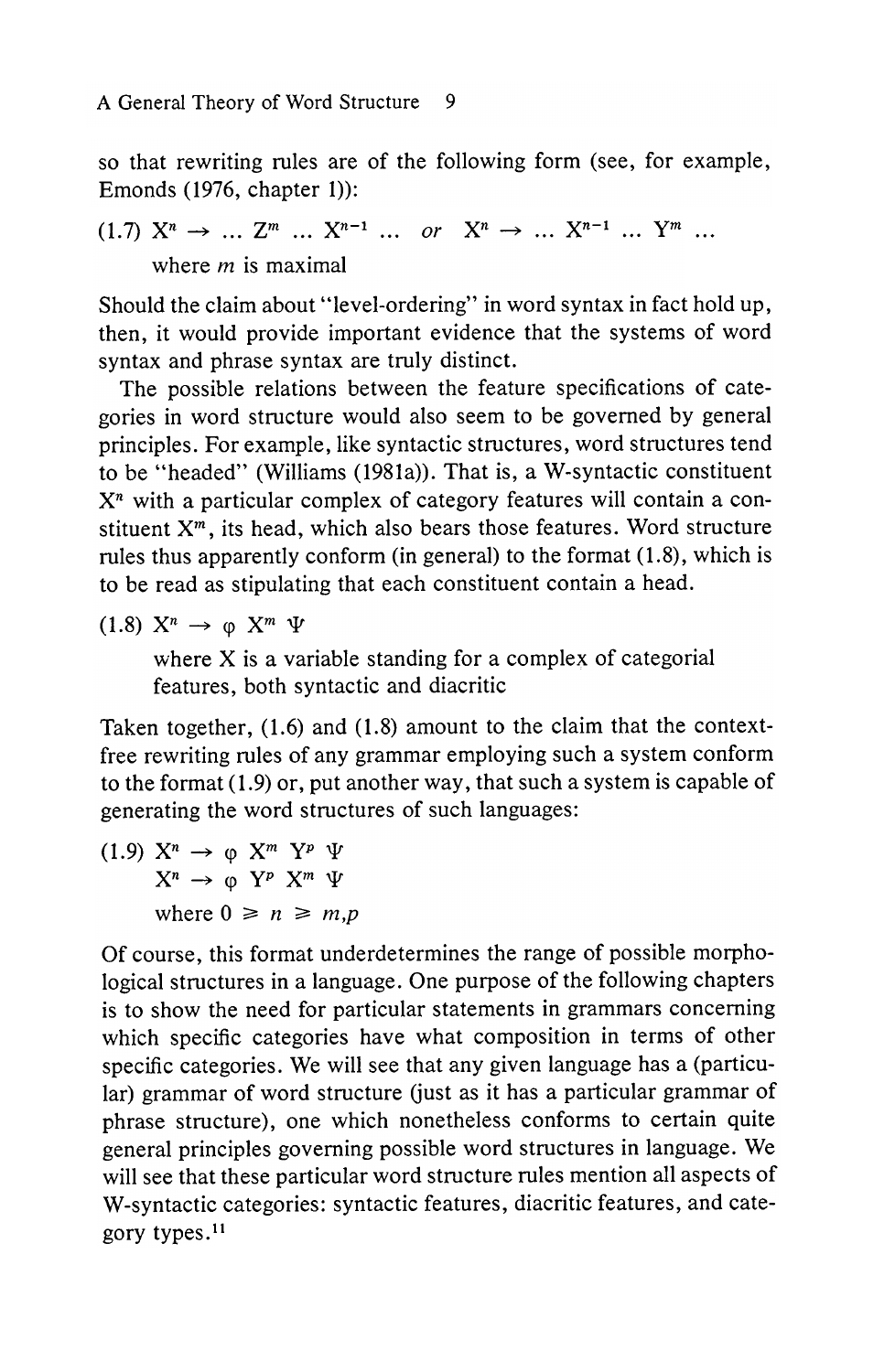### 1.3. The Place of Word Structure Rules in the Grammar

In principle, the question of the nature of the rule system that generates word structures is independent of the question of the rules' "location" in the grammar. In an earlier unpublished version of this work, I took the position that word structure rules were part of the system of base rules of the syntactic component. However, this position does not follow in any logical sense from the fact that word structure rules and phrase structure rules have the same general formal properties . It is merely consistent with that fact. Equally consistent would be a model of grammar according to which the word structure rules were " in the lexicon," that is, in an entirely distinct component of the grammar. It is not completely clear to me at this point what this distinction amounts to .

To keep the focus on the issues which I consider to be central here—the issues of the nature of word structure and the rule system for generating it—I will assume, along with the various other generative theories of morphology , that the rules of word structure form part of what one may call the lexical component or simply the lexicon (understood in a broad sense). As it is viewed here and in most earlier theories, the lexical component contains a variety of subcomponents. First, it contains a list of freely occurring lexical items ( which I will assume to be words, in English). We may call this the dictionary (or lexicon, in the restricted sense). Second, it contains a list of the bound morphemes of the language. This, together with the dictionary proper, I will call the extended dictionary. Third, the lexical component includes the set of rules characterizing the possible morphological structures of a language, the word structure rules of the present theory. The word structure rules, along with the structures they define, are the central concern of this monograph. Together with the extended dictionary, they form the core of the word structure component of the lexicon or, shall we say, the morphological base. Other divisions within the morphological subcomponent have been proposed, including allomorphy rules (Aronoff (1976)) and morpholexical rules (Lieber (1980)), but these will not be important in our discussion .

Where this monograph parts company with previous studies on morphology in the generative framework is in its concern for questions of word syntax, and in the explicitness of the proposal concerning the mechanism for generating word structure. With few exceptions,<sup>12</sup> researchers have given little attention to these issues. For the most part,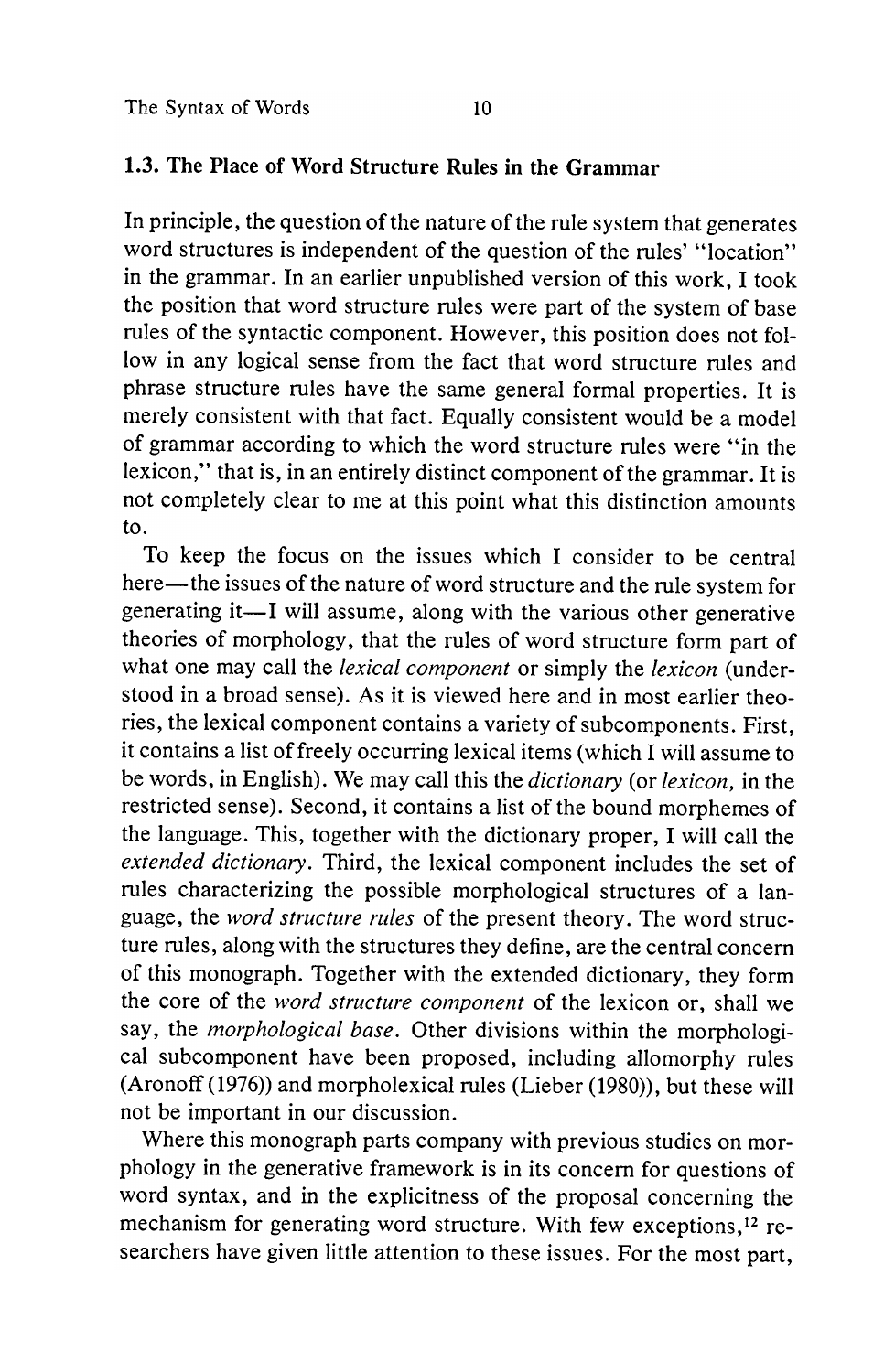" morphological rules" have been stated relatively haphazardly, with no particular emphasis on the nature of the rules themselves. Presumably the issues were not considered particularly important, though I hope that the reader will judge, with me, that they are in fact significant and well worth pursuing.

One characteristic that distinguishes morphology from syntax, to be sure, is the fact that many of the entities defined as well formed by the rules of morphology are fixed expressions. Most words we speak and understand we have heard before, while sentences are for the most part novel to us. More precisely, what distinguishes words from sentences is that most words are in the dictionary.

There are a number of reasons for saying that the list of items called the dictionary forms part of the speaker's knowledge (or grammar) of a language. First, speakers have intuitions about what is or is not an actual word of the language (as well as intuitions about what constitutes a possible word of the language). Second, and more important, the individual characteristics of words are not always predictable. The meaning of a simple word is totally unpredictable, and even in the case of complex words the meaning often cannot be predicted on the basis of its component parts. The conclusion is that a word and its (idiosyn-) meaning must be paired in a list; that list is the dictionary . (See Aronoff (1976), who develops this point at length.) Phrases whose meaning is not compositional—that is, those phrases that are usually called *idioms*—will also have to be listed in the lexicon.

Consider now the fact that the multimorphemic words of this list must be said to have an internal structure. Speakers have intuitions about the structure of existing words of their language. These intuitions are presumably based on their knowledge of the word structure rules of the language, and indeed it seems that in general the existing lexical items of a language (more exactly, the words of the lexicon) have structures generable by the morphological component of the language. But the word structure rules cannot be viewed as generating these words anew each time they are used, for this contradicts the notion that they are listed; no distinction would then be drawn between existing and possible (or newly generated) words, and no means would be available for representing their idiosyncratic, noncompositional features. In the case of existing lexical items, then, it would seem appropriate to view the word structure rules as redundancy rules or well-formedness conditions on lexical items. More generally, it seems possible to impose the following condition: